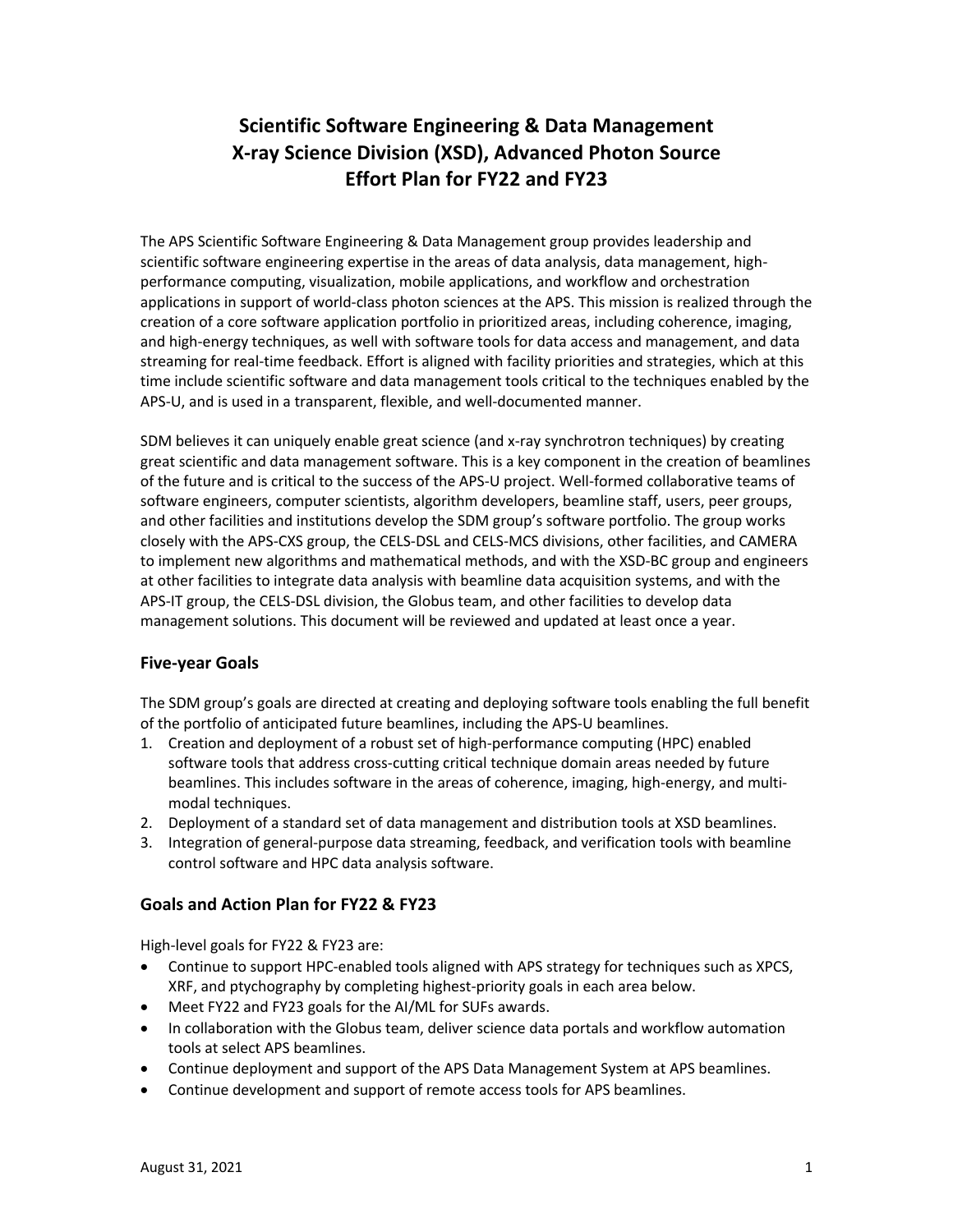| Project                                    | <b>Summary</b>                          | <b>FY22 SDM FTE</b> | <b>FY23 SDM FTE</b> |
|--------------------------------------------|-----------------------------------------|---------------------|---------------------|
| Remote Experiment                          | Continue support for and development    | 0.50                | 0.50                |
| <b>Access Control</b>                      | of a web application for managing       |                     |                     |
|                                            | remote access to beamline computers     |                     |                     |
|                                            | for remote experiments.                 |                     |                     |
| A Collaborative                            | Support AI/ML for SUFs award, A         | $1.00$ (postdoc)    | $(1.00$ postdoc)    |
| Machine Learning                           | <b>Collaborative Machine Learning</b>   |                     |                     |
| Platform for Scientific                    | Platform for Scientific Discovery.      |                     |                     |
| Discovery                                  |                                         |                     |                     |
| Globus Science Data                        | Develop and support data science        | 0.50                | 0.50                |
| Portals                                    | portals for select APS beamlines and    |                     |                     |
|                                            | techniques.                             |                     |                     |
| Workflow & Data                            | Continue application of analysis        | 2.50                | 2.50                |
| <b>Management Tools</b>                    | workflow, web portals, and data         |                     |                     |
|                                            | management and distribution tools at    |                     |                     |
|                                            | APS beamlines.                          |                     |                     |
| A workflow combining                       | Support LDRD, A workflow combining      | 0.10                | 0.10                |
| the use of cryo-                           | the use of cryo-nanoprobe and cryo-     |                     |                     |
| nanoprobe and cryo-                        | focused ion beam for high resolution 3D |                     |                     |
| focused ion beam for<br>high resolution 3D | imaging.                                |                     |                     |
| imaging                                    |                                         |                     |                     |
| <b>Bragg Coherent</b>                      | Provide distribution package and        | 0.80                | 0.80                |
| Diffraction Imaging                        | documentation, ongoing support for the  |                     |                     |
| (CDI) Software                             | Bragg CDI reconstruction tools.         |                     |                     |
|                                            | Optimize for size and speed and add a   |                     |                     |
|                                            | multi-phasing feature.                  |                     |                     |
| <b>Coherent Surface</b>                    | Implementation of high-performance      | 0.50                | 0.50                |
| <b>Scattering Imaging</b>                  | CSSI and GISAXS software applications.  |                     |                     |
| (CSSI) Software                            |                                         |                     |                     |
| <b>Correlation Toolkit</b>                 | Develop a real-time HPC-enabled set of  | 1.00                | 1.00                |
|                                            | tools for time-based correlation data   |                     |                     |
|                                            | analysis.                               |                     |                     |
| General-Purpose                            | Continue development and support for    | 0.10                | 0.10                |
| Reciprocal-Space                           | high-performance RSM tools.             |                     |                     |
| Mapping (RSM) Tools                        |                                         |                     |                     |
| Ptychography Software                      | Continue development of HPC             | 1.00                | 1.00                |
|                                            | ptychography reconstruction software.   |                     |                     |
| X-ray Fluorescence                         | Develop HPC-enabled fitting library and | 0.70                | 0.70                |
| Mapping (XFM)                              | tools for fast elemental mapping.       |                     |                     |
| Software                                   |                                         |                     |                     |
| Multi-modal                                | Develop robust near real-time software  | 0.10                | 0.10                |
| XRF/Ptychography                           | for XRF/Ptychography tomographic        |                     |                     |
| Tomography Alignment                       | alignment.                              |                     |                     |
| Laue Diffraction                           | Assist in the development of a high-    | 0.20                | 0.20                |
|                                            | performance computing tool kit for the  |                     |                     |
|                                            | new Laue depth reconstruction           |                     |                     |
|                                            | algorithm.                              |                     |                     |
| X-ray Emission                             | Develop and support X-ray Emission      | 0.10                | 0.10                |
| Spectroscopy                               | Spectroscopy (XES) calibration,         |                     |                     |
|                                            | processing, and analysis tools.         |                     |                     |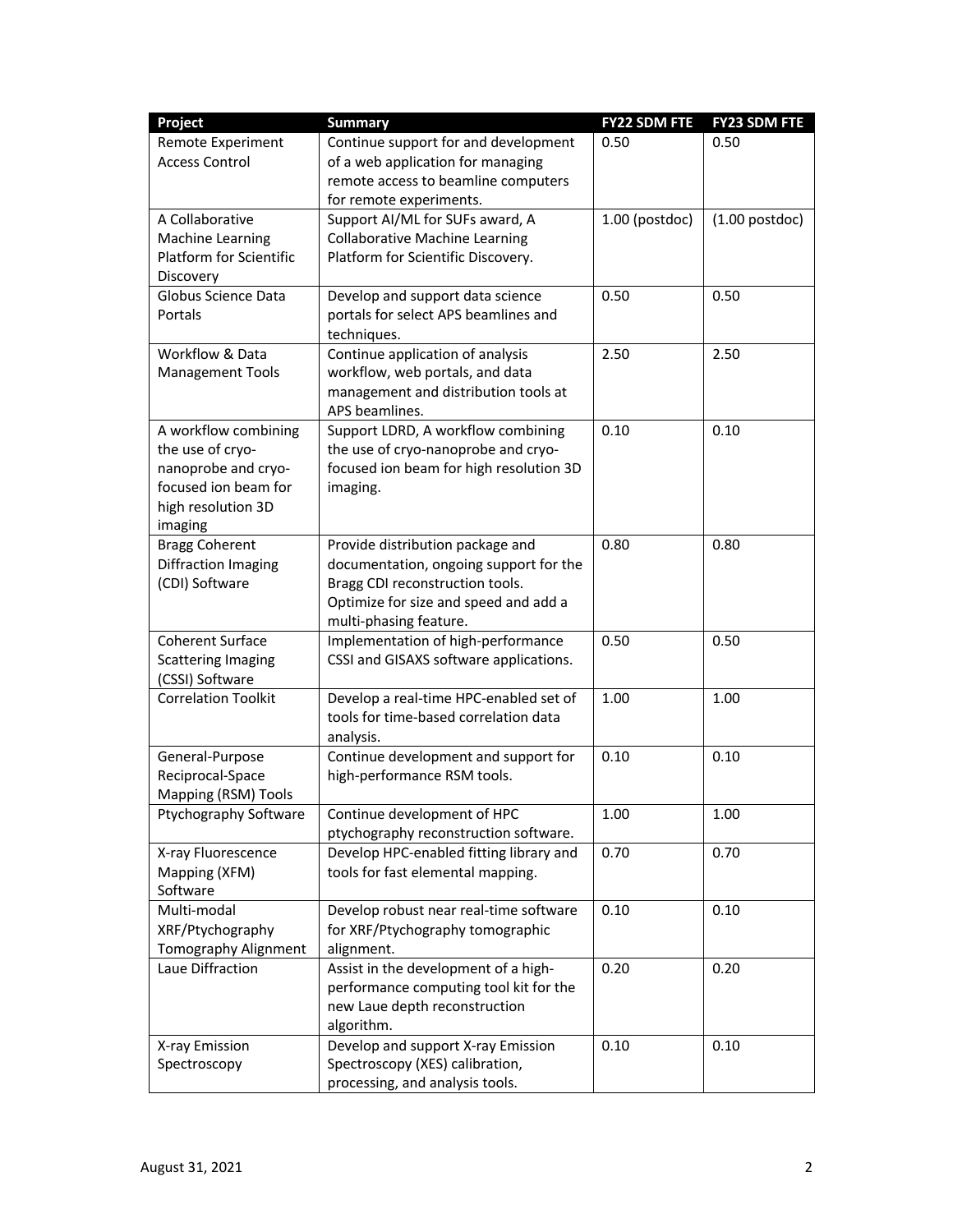| In-operando AC                 | Continue development of software for    | 0.10     | 0.10     |
|--------------------------------|-----------------------------------------|----------|----------|
| scattering software            | in-operando AC scattering experiments.  |          |          |
| <b>Visualization Tools</b>     | Application and/or development of       | 0.10     | 0.10     |
|                                | advanced visualization tools for APS    |          |          |
|                                | beamline data analysis and experiment   |          |          |
|                                | feedback.                               |          |          |
| Real-time Feedback &           | Software framework and tools for the    | $0.75*$  | $0.75*$  |
| Data Acquisition System        | collection of data used for controls,   |          |          |
| for APS-U Accelerator          | statistics and diagnostics of technical |          |          |
|                                | systems for the MBA accelerator.        |          |          |
| <b>Multi-modal Diffraction</b> | Develop robust near real-time software  | $0.00**$ | $0.00**$ |
| Tomography                     | for diffraction tomography once         |          |          |
|                                | algorithm development is complete       |          |          |
| Multi-modal XRF                | Develop robust near real-time software  | $0.00**$ | $0.00**$ |
| Ptychography                   | for XRF ptychography once algorithm     |          |          |
|                                | development is complete                 |          |          |

\* APS-U Funded – Pending FY22 ERA

\*\* Additional funding/effort levels will enable the XSD-SDM group to take on additional projects and add further capabilities at the APS.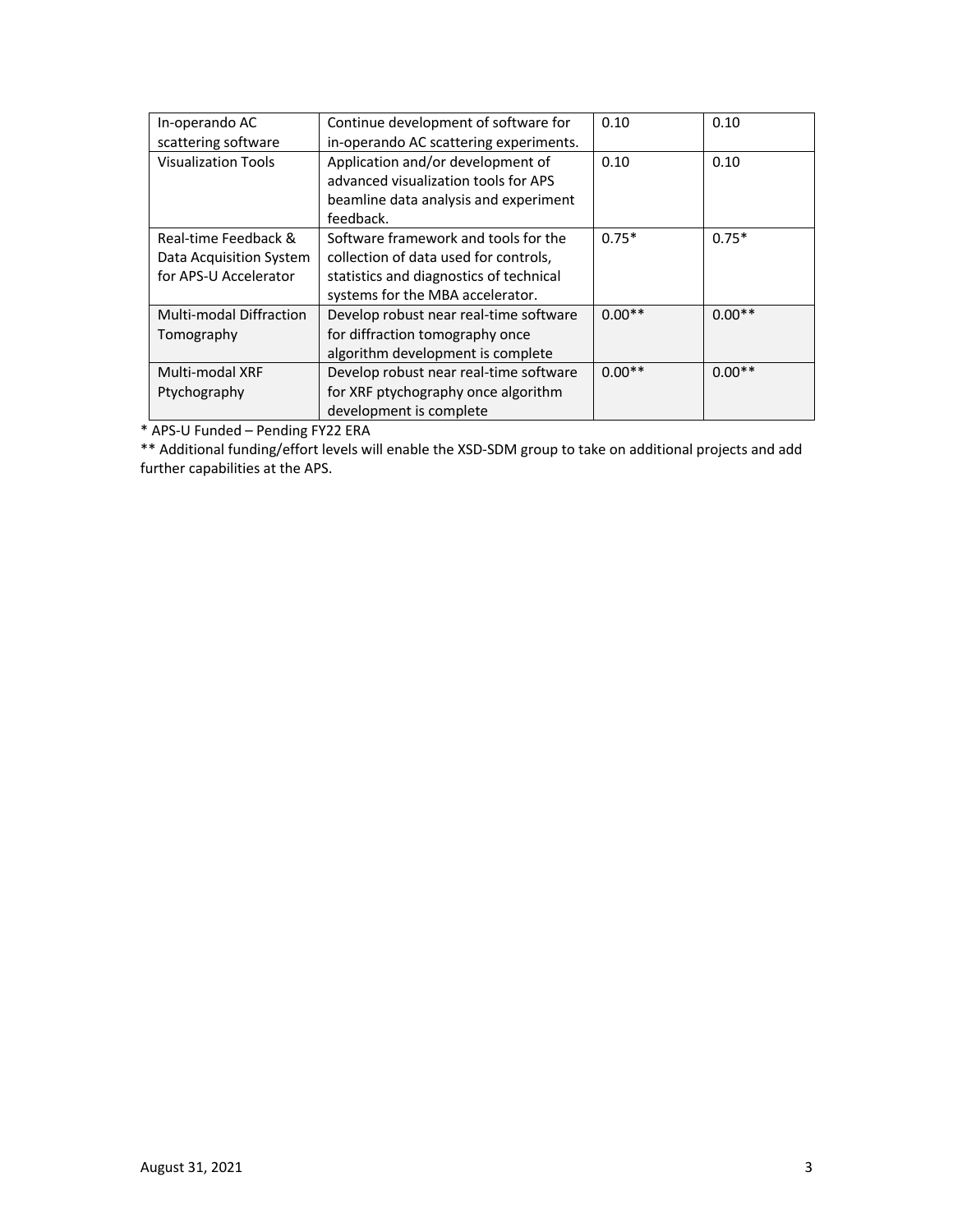# **SWOT Analysis for Scientific Software**

| <b>Strengths</b>                                                                                                                                                                                                                                                                                                                                                                                                                                                                                        | Weaknesses                                                                                                                                                                                                                                                                                                                                                                                                                                                                                                                            |
|---------------------------------------------------------------------------------------------------------------------------------------------------------------------------------------------------------------------------------------------------------------------------------------------------------------------------------------------------------------------------------------------------------------------------------------------------------------------------------------------------------|---------------------------------------------------------------------------------------------------------------------------------------------------------------------------------------------------------------------------------------------------------------------------------------------------------------------------------------------------------------------------------------------------------------------------------------------------------------------------------------------------------------------------------------|
| World-leading software efforts in several<br>scientific areas.<br>World-class beamline staff and user groups<br>$\bullet$<br>contribute new algorithms and software<br>that expand the scientific productivity of the<br>APS.<br>Highly productive internal group of<br>professional scientific software engineers.<br>Close collaborations with APS users and<br>staff, and the XSD-CXS group to provide<br>algorithms and with the XSD-BC group to<br>provide integration with beamline<br>workflows. | Current funding situation does not allow for<br>$\bullet$<br>the APS to meet its entire mission-critical data<br>analysis software needs.<br>Most current generation data analysis tools<br>$\bullet$<br>are not suited to stream data in HPC<br>environments needed to keep up with<br>anticipated data rates.<br>Many scientist-developed packages lack<br>$\bullet$<br>professional software engineering needed to<br>make them more productive<br>Lower facility productivity due to lack of data<br>$\bullet$<br>analysis tools. |
| <b>Opportunities</b>                                                                                                                                                                                                                                                                                                                                                                                                                                                                                    | <b>Threats</b>                                                                                                                                                                                                                                                                                                                                                                                                                                                                                                                        |
| Collaborations with ANL expertise will help<br>bring state-of-the-art HPC applications to<br>the APS.<br>Collaborations with DOE facilities and<br>resources could amplify development efforts<br>and provide needed software in a cost-<br>effective manner for the entire DOE<br>complex.<br>The APS Upgrade-enabled techniques may<br>be fully realized, answering new scientific<br>questions; the APS maintains its position as<br>the most productive light source.                               | Without further investment and collaboration<br>$\bullet$<br>in this area, the APS will not fully realize the<br>scientific potential of the APS Upgrade.<br>User groups may seek to perform cutting-edge<br>٠<br>experiments at other light sources where<br>better software support is available.<br>Other domestic and international light sources<br>٠<br>have considerably larger and more active<br>software and algorithm development<br>programs that can leapfrog APS leadership.                                            |

# **SWOT Analysis for Data Management & Distribution**

| <b>Strengths</b>                                                                                                                                                                                                                                                                                                                             | <b>Weaknesses</b>                                                                                                                                                                                                                                                                                                                                                                        |
|----------------------------------------------------------------------------------------------------------------------------------------------------------------------------------------------------------------------------------------------------------------------------------------------------------------------------------------------|------------------------------------------------------------------------------------------------------------------------------------------------------------------------------------------------------------------------------------------------------------------------------------------------------------------------------------------------------------------------------------------|
| World-leading expertise at ANL in data<br>sciences, data management and transfer<br>(e.g. Globus Services team).<br>APS is one of the DOE's largest data<br>collecting user facility, producing a wealth of<br>scientifically valuable data.<br>Collaborative efforts continue to form<br>between the APS and expertise elsewhere at<br>ANL. | Preponderance of existing unique solutions at<br>$\bullet$<br>beamlines involving manual, inefficient<br>management steps; no common user<br>experience.<br>Current manual methods cannot keep pace<br>$\bullet$<br>with increasing data rates.<br>Lowered productivity due to time taken away<br>$\bullet$<br>from staff and users to address tasks that may<br>be automated.           |
| <b>Opportunities</b>                                                                                                                                                                                                                                                                                                                         | <b>Threats</b>                                                                                                                                                                                                                                                                                                                                                                           |
| Leverage expertise from CLS, UoC, and the<br>Globus Services team.<br>Reduce cost by leveraging outside software<br>resources and expertise.<br>Consistent data management user<br>experience.<br>Increase scientific productivity through<br>٠<br>automation of data management tasks.                                                      | The full potential of the APS Upgrade cannot<br>$\bullet$<br>be realized without managed data workflows.<br>Lowered scientific productivity due to an<br>$\bullet$<br>inability to keep up with increases in data.<br>International light sources that have invested<br>$\bullet$<br>heavily in data management software may<br>overtake the APS in terms of scientific<br>productivity. |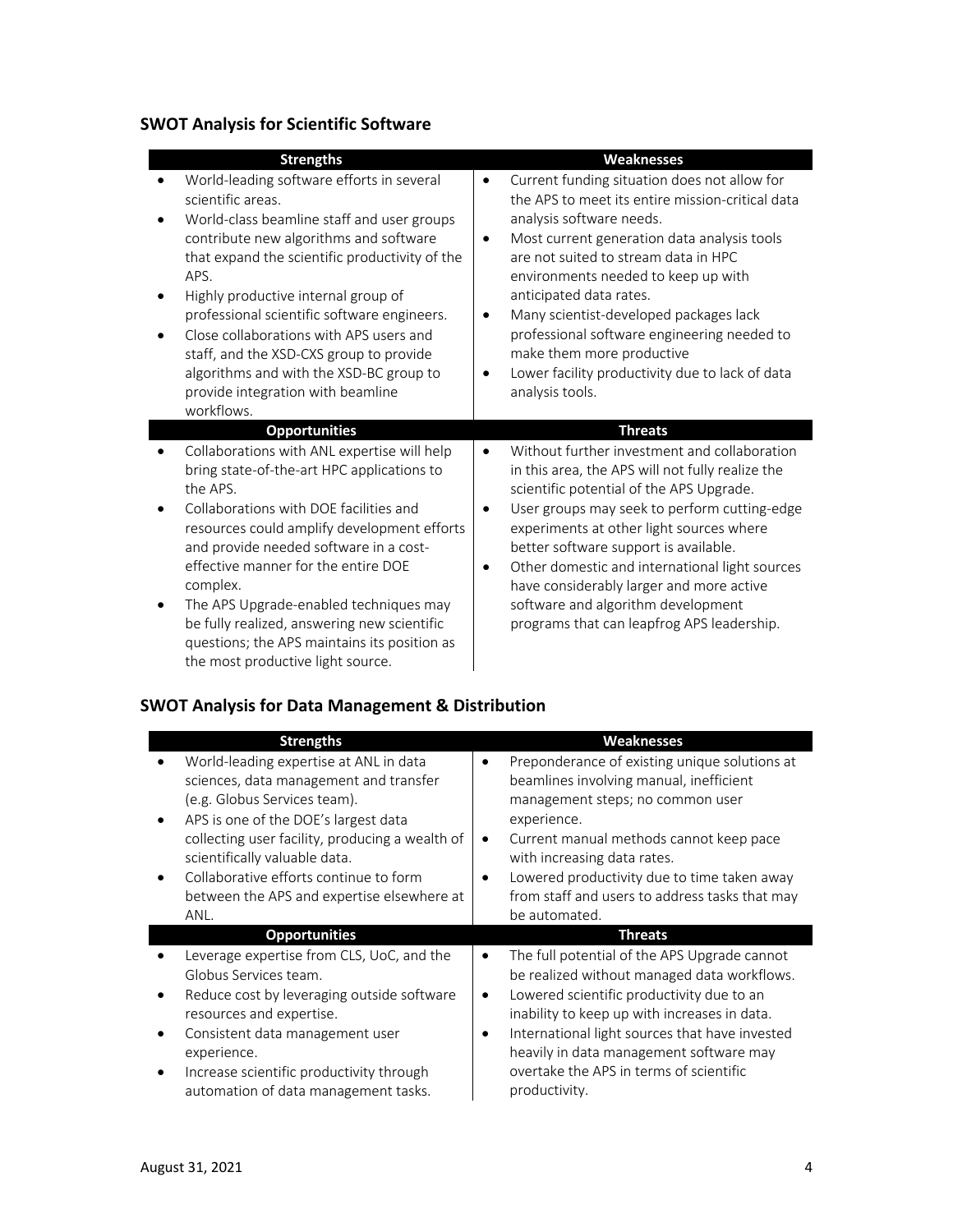## **Appendix - Project Details**

### **Remote Experiment Access Control**

Summary: Continue support for and development of a web application for managing remote access to beamline computers for remote experiments.

Team: John Hammonds (SDM), Arthur Glowacki (SDM), Faisal Khan (SDM), AES-IT, et al.

FY22 SDM Effort: 0.50 FTE FY23 SDM Effort: 0.50 FTE Out Years: TBD

Goals for FY22 and FY23 include:

- 1. Continue to provide support and development.
- 2. Implement scheme to automatically add/remove remote users to specific beamline computers. Enforce automatically removing user access after a set period.
- 3. Explore multi-factor authentication mechanisms.
- 4. Add end-of-run reporting.

#### **A Collaborative Machine Learning Platform for Scientific Discovery**

Summary: Support AI/ML for SUFs award, A Collaborative Machine Learning Platform for Scientific Discovery.

Team: Howard Yanxon (SDM), Nicholas Schwarz (SDM), et al.

FY22 SDM Effort: 1.00 postdoc FY23 SDM Effort: 1.00 postdoc

Due to the tremendous increase in data generated by the scientific user facilities, building a software ecosystem that utilizes the power of machine learning technology is a logical step moving forward. The goals of the platform includes, but not limited to, data labeling to automatically extract features, build inferences with experiments through similarities/differences, developed search capabilities to help users navigate through their experiments, etc. The platform will be equipped with ML algorithms, trained ML models, and standard tagged/labeled data by the world domain experts to aid users with low barriers of entry across all the DOE SUF facilities.

In building the software ecosystem, it involves collaborative contributions from beamline scientists (Christopher Tassone (SLAC), Apurva Mehta (SLAC)), materials scientists (Alexander Hexemer and Edward Barnard (LBNL)), applied mathematicians (Sergei Kalinin (ORNL)), theorists (Subramanian Sankaranarayanan (ANL)), computer scientists (Harinarayan Krishnan (LBNL), Daniela Ushizima (LBNL), Nicholas Schwarz (ANL), and Stuart Campbell (BNL)), to software engineers (Ronald J. Pandolfi (LBNL)).

- 1. Develop classification capabilities for distinguishing different types of data. For example, transmission and reflection data can be distinguishable in scattering experiments.
- 2. Develop feature extraction from multi-dimensional data.
- 3. Constructed a foundational platform carrying the capabilities mentioned in 1 and 2, enabling low barrier of entry to access by users. In the platform, users can use the pre-trained models, make contribution to the platform, and provide feedback regarding the model or data integrities.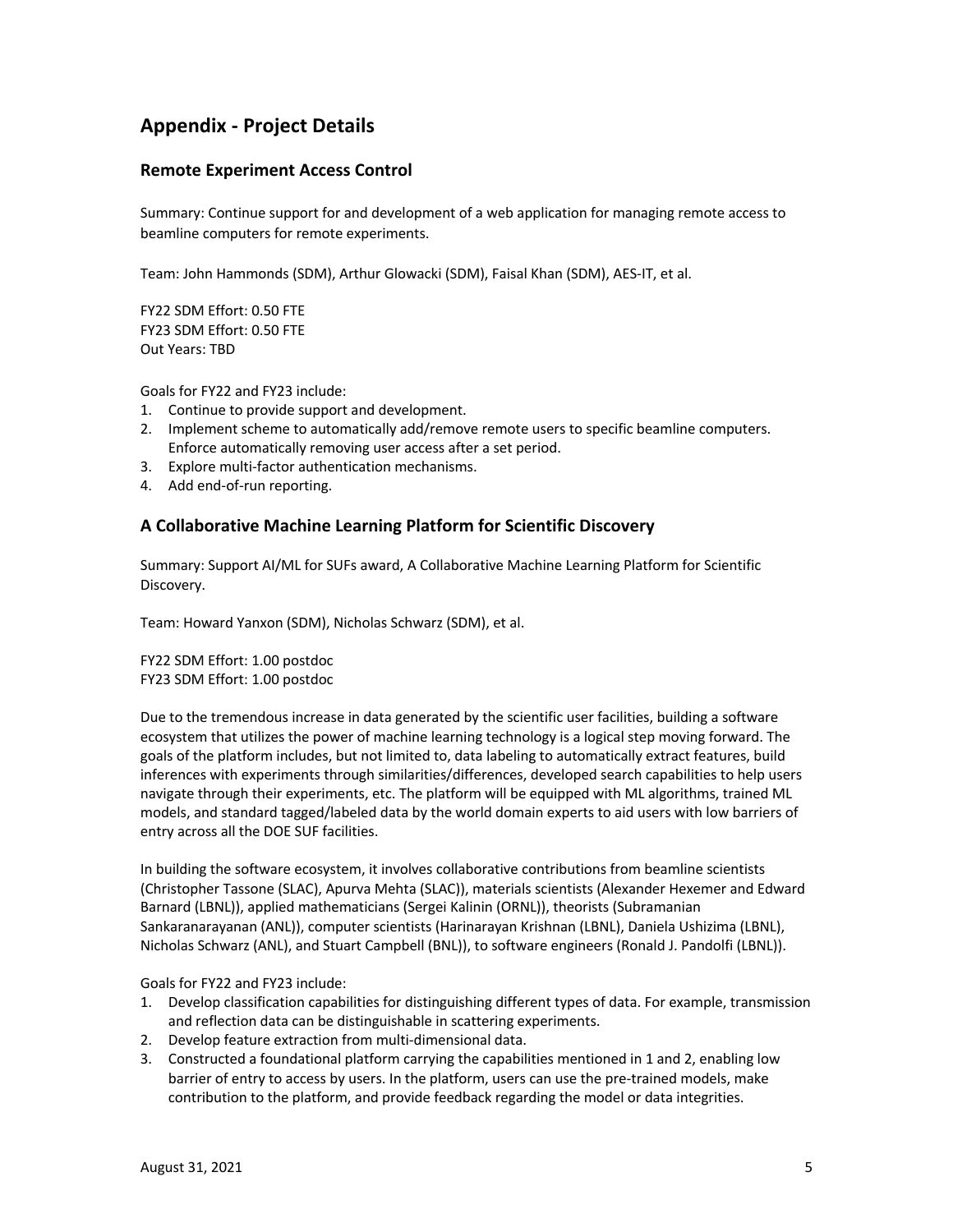#### **Globus Science Data Portals**

Summary: Develop and support data science portals for select APS beamlines and techniques.

Team: Ian Foster (CELS-DSL), Rachana Ananthakrishnan (Globus), Ryan Chard (Globus), Ben Blaiszik (CELS-DSL), Nick Saint (CELS-DSL), Nicholas Schwarz (SDM), Junjing Deng (MIC), Olga Antipova (MIC), Si Chen (MIC), Lu Xi Li (MIC), Barry Lai (MIC), Peter Kenesei (MPE), Arthur Glowacki (SDM), Miaoqi Chu (SDM), Faisal Khan (SDM), Suresh Narayanan (DYS), Jun-Sang Park (MPE), Hemant Sharma (CXS), et al.

FY22 SDM Effort: 0.50 FTE FY23 SDM Effort: 0.50 FTE

Goals for FY22 and FY23 include: 1. Meet goals in the A Smart Data and Computational Fabric Pilot for the APS and APS-U award.

#### **Workflow & Data Management Tools**

Summary: Continue application of analysis workflow, and data management and distribution tools at APS beamlines.

Team: John Hammonds (SDM), Steven Henke (SDM), Hannah Parraga (SDM), Sinisa Veseli (SDM), APS-IT, et al.

FY22 SDM Effort: 2.50 FTE FY23 SDM Effort: 2.50 FTE Out Years: TBD

As data rates and volumes increase due to a combination of advances in detector technologies, increased use of multi-modal acquisition techniques, and the planning benefits of the APS-U project, current manual data workflow and management mechanism will not be sufficient. The APS has a need for tools and infrastructure that automate analysis pipelines, maintain and track data ownership, catalog metadata, provides data distribution endpoints and Software as a Service (SaaS) web interfaces for data analysis, etc.

The APS team will place great emphasis on leveraging best-in-class tools, rather than on developing new systems. For example, they will continue to work closely with the Globus Services team in order to not duplicate effort and best leverage DOE and ANL resources. Open source tools will be used in order to best meet the needs of the APS in an efficient and cost-effective manner.

- 1. Continue support for existing beamlines.
- 2. Deploy system at additional beamlines.
- 3. Streamline deployment process with deployment tools and instructional materials.
- 4. Increase data confidentiality.
- 5. Interface with Argonne Leadership Computing Facility (ALCF) tape-based storage.
- 6. Develop web portal and a graphical user interface for workflow and data processing job management.
- 7. Interface with Globus automation tools where appropriate.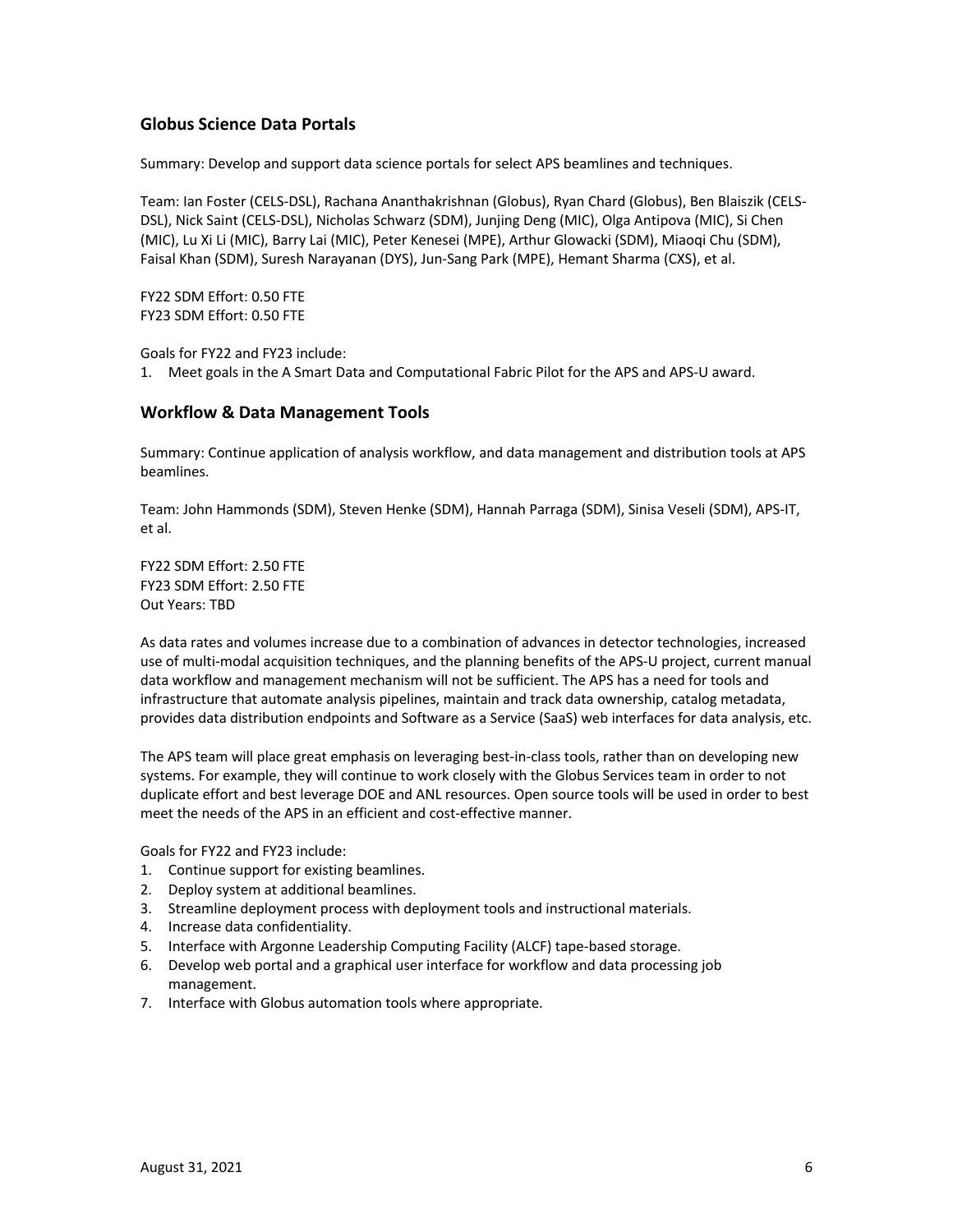## **A workflow combining the use of cryo-nanoprobe and cryo-focused ion beam for high resolution 3D imaging**

Summary: Support LDRD, A workflow combining the use of cryo-nanoprobe and cryo-focused ion beam for high resolution 3D imaging.

Team: Arthur Glowacki (SDM), Si Chen (MIC), et al.

FY22 SDM Effort: 0.10 FTE FY23 SDM Effort: 0.10 FTE Out Years: TBD

#### **Bragg Coherence Diffraction Imaging (CDI) Software**

Summary: Provide distribution package and documentation, ongoing support for the Bragg CDI reconstruction tools. Optimize for size and speed and add a multi-phasing feature.

Team: Barbara Frosik (SDM), Ross Harder (MIC), et al. FY22 SDM Effort: 0.80 FTE FY23 SDM Effort: 0.80 FTE Out Years: TBD

Attaining a robust image of a sample in a computation time nearer the data acquisition time will allow nearer real-time feedback into the experimental parameters. The experimenter may begin to do guided, carefully executed experiments. Currently, most Bragg CDI users will benefit from semi-real-time phase retrieval for their data. It will also open the instrument up to far less sophisticated CDI users. This technique will be critical to one or more APS-U beamlines.

The cohere tool is a high-performance package that can complete phase retrieval of a typical image in about 1 minute. With different cases this may vary, as data sizes may be large, or users may use different features based on data the reconstruction may benefit from, such as the genetic algorithm, or multiple reconstructions. The tools provide a user-friendly GUI that is used for configuration and to control the reconstruction process. The tools can be installed with Anaconda. The tools run on both CPUs and GPUs. With greater resolution detectors the data size is growing. There is a need to optimize the software so the GPU can fit the reconstruction process. This will be the main goal for the next release of the tools.

Goals for FY22 and FY23 include:

- 1. Provide full Python version of cohere tools.
- 2. Provide access to code and scheme to easily add new functionality and document the process.
- 3. Offer choice of libraries that can be utilized to run tools.
- 4. Provide easy installation tools.
- 5. Provide and maintain documentation.
- 6. Optimize for size and speed, considering APS-U era needs.
- 7. Collaborate with ALCF resources to enable running the tools on ALCF supercomputers.
- 8. Investigate feasibility of the software platform to add multi-phasing feature, and if possible, enhance these tools.

#### **Coherent Surface Scattering Imaging (CSSI) Software**

Summary: Implementation of high-performance CSSI and GISAXS software applications.

Team: Miaoqi Chu (SDM), Ashish Tripathi (DYS), Zhang Jiang (DYS), Jin Wang (TRR), et al.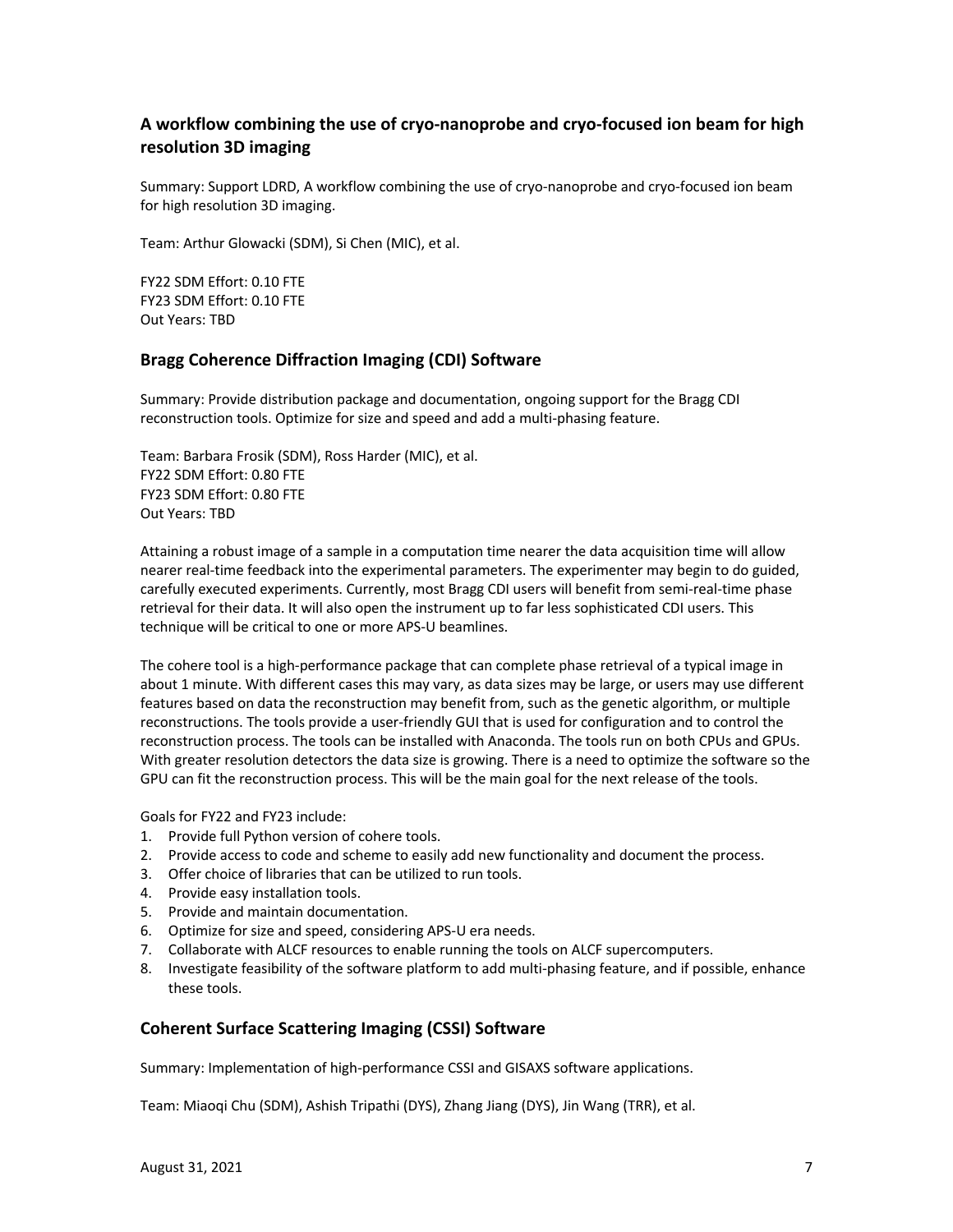FY22 SDM Effort: 0.50 FTE FY23 SDM Effort: 0.50 FTE Out Years: TBD

CSSI is a coherent X-ray technique that can non-destructively probe 3D surface structures with very high resolution. A featured beamline for CSSI will be built under the APS-U project. Due to the unique geometry of CSSI experiments (reflection at grazing incident angles), the scattering process involves strong dynamical scattering effects that are absent in the traditional transmission-type coherent diffractive imaging/ptychography. A collaboration of teams with physics, applied mathematics, and computer science backgrounds is underway to identify the best algorithms to reconstruct CSSI data. Software support is required to implement the algorithms with high efficiency and maintainability.

Goals for FY22 and FY23 include:

- 1. Explore the physical nature that distinguishes between the CSSI's surface scattering and transmission type scattering.
- 2. Develop physics-based forward simulation packages to generate high quality data to test and benchmark reconstruction algorithms.
- 3. Implement reconstruction algorithms that account for the surface scattering geometry that can yield high fidelity CSSI reconstructions.
- 4. Optimize the algorithms on HPC to enable reconstruction on large input datasets.

### **Correlation Toolkit**

Summary: Develop a real-time HPC-enabled set of tools for time-based correlation data analysis.

Team: Miaoqi Chu (SDM), Faisal Khan (SDM), Qingteng Zhang (DYS), Suresh Narayanan (DYS), et al. FY22 SDM Effort: 1.00 FTE FY23 SDM Effort: 1.00 FTE Out Years: TBD

Time-based correlations are an important analysis tool used to study the dynamic nature of complex materials. The recent development and application of higher-frequency detectors allows the investigation of faster dynamic processes enabling novel science in a wide range of areas resulting in the creation of greater amounts of image data that must be processed within the time it takes to collect the next data set to guide data collection. The increased brightness afforded by the APS-U project will compound this data processing challenge by producing data with higher count rates.

Goals for FY22 and FY23 include:

- 1. Continue supporting the current tool and adding new features.
- 2. Develop a python interface that is more suitable for deployments at collaborating facilities.
- 3. Incorporate analysis from other light sources based on ongoing discussions.
- 4. Continue developing the new XPCS GUI, to incorporating functions and requirements from beamline staff and the XPCS user communities.
- 5. Develop a web-based XPCS visualization tool to provide a highly flexible tool for users to quickly assess XPCS data.
- 6. Begin planning and implementing a new version that can address APS-U era data rates.
- 7. Test and deploy the prototype GPU-based correlation algorithm we developed in FY21. Develop and benchmark the code with APS-U datasets.

#### **General-Purpose Reciprocal-Space Mapping (RSM) Tools**

Summary: Continue development and deployment of high-performance RSM tools.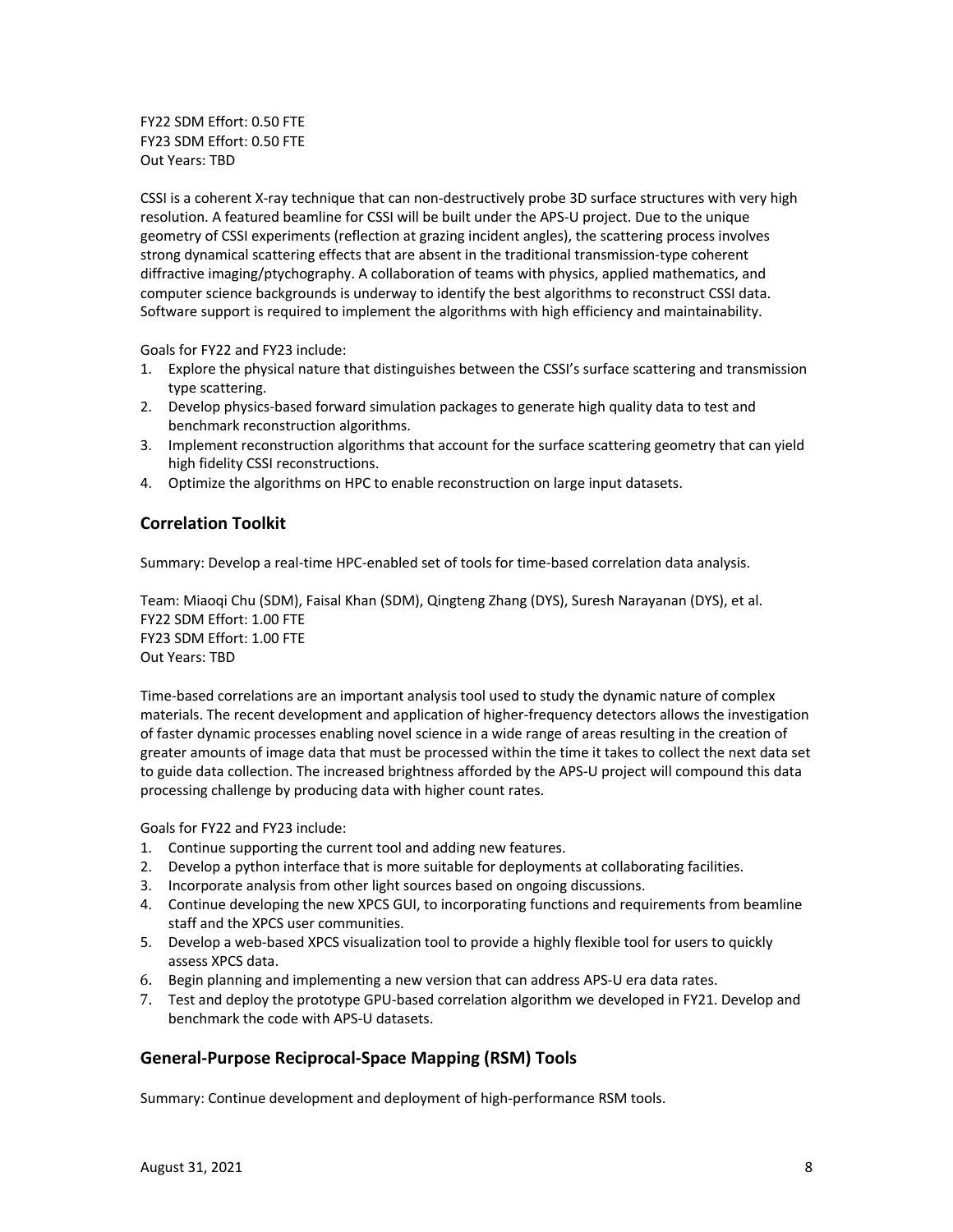Team: John Hammonds (SDM), Henry Smith (SDM), Jonathan Tischler (SSM), Zhan Zhang (SSM), et al. FY22 SDM Effort: 0.10 FTE (staff), 1 Research Aide Technical FY23 SDM Effort: 0.10 FTE (staff), 1 Research Aide Technical Out Years: TBD

This project aims to continue development of a general-purpose tool for reciprocal-space mapping at the APS. The tool allows users to examine a volume of data and select portions on which to apply transformations that convert detector pixel locations from diffractometer geometry to reciprocal-space units, and then map pixel data on to a 3D reciprocal-space grid. It can map data acquired using 4- and 6 circle diffractometers, and with scans taken over angles or energy, and can operate via a graphical user interface, or in batch processing mode. Data too big to fit entirely into memory at one time is processed in smaller chunks and reassembled to form the final output volume, allowing users to process arbitrarily large input datasets.

This tool has the potential to serve an even larger number of APS beamlines, and will be critical to a number of APS-U beamlines and high-energy diffraction experiments. It is currently in regular use for scattering and diffraction experiments at the 33-BM and 33-ID beamlines, for micro-diffraction analysis at 34-ID, and for time-resolved diffraction work at 7-ID. Development is underway for WA-XPCS analysis at 8- ID, and for data exploration with inelastic x-ray measurements at 30-ID. Fast tools for reciprocal-space mapping using distributed computing resources are needed to make nearer real-time decisions regarding the next set of data that is collected. This work will leverage effort related to workflow and management tools, and data streaming and analysis tools for real-time analysis.

Goals for FY22 and FY23 include:

- 1. Continue supporting the current tool and adding new features as requested.
- 2. Continue GUI development.

#### **Ptychography Software**

Summary: Continue development of HPC ptychography reconstruction software.

Team: Ke Yue (SDM), Tekin Bicer (DSL/CXS), Daniel Ching (CXS), Mathew Cherukara (CXS), Yudong Yao (CXS), Junjing Deng (MIC), Stefan Vogt (XSD-ADMIN), et al.

FY22 SDM Effort: 1.00 FY23 SDM Effort: 1.00 Out Years: TBD

Ptychography is one of the exemplar APS-U enabled techniques, and will be one of the largest data producing techniques post APS-U. Proper support and development of existing tools, complementary use with other APS-U planned techniques, such as fluorescence ptychography, and integration with data streaming infrastructures mentioned in the description of other projects in this document is needed. Provide support and new feature development for the tike ptychography code base.

- 1. Continue supporting the tike ptychography software.
- 2. Refactor and integrate features from the ptychopy software into the tike ptychography software.
- 3. Assist with the development of distributed-memory, multi-GPU implementations.
- 4. Assist with the deployment of ptychography tools on Polaris.
- 5. Develop plans for APS-U Era ptychography needs.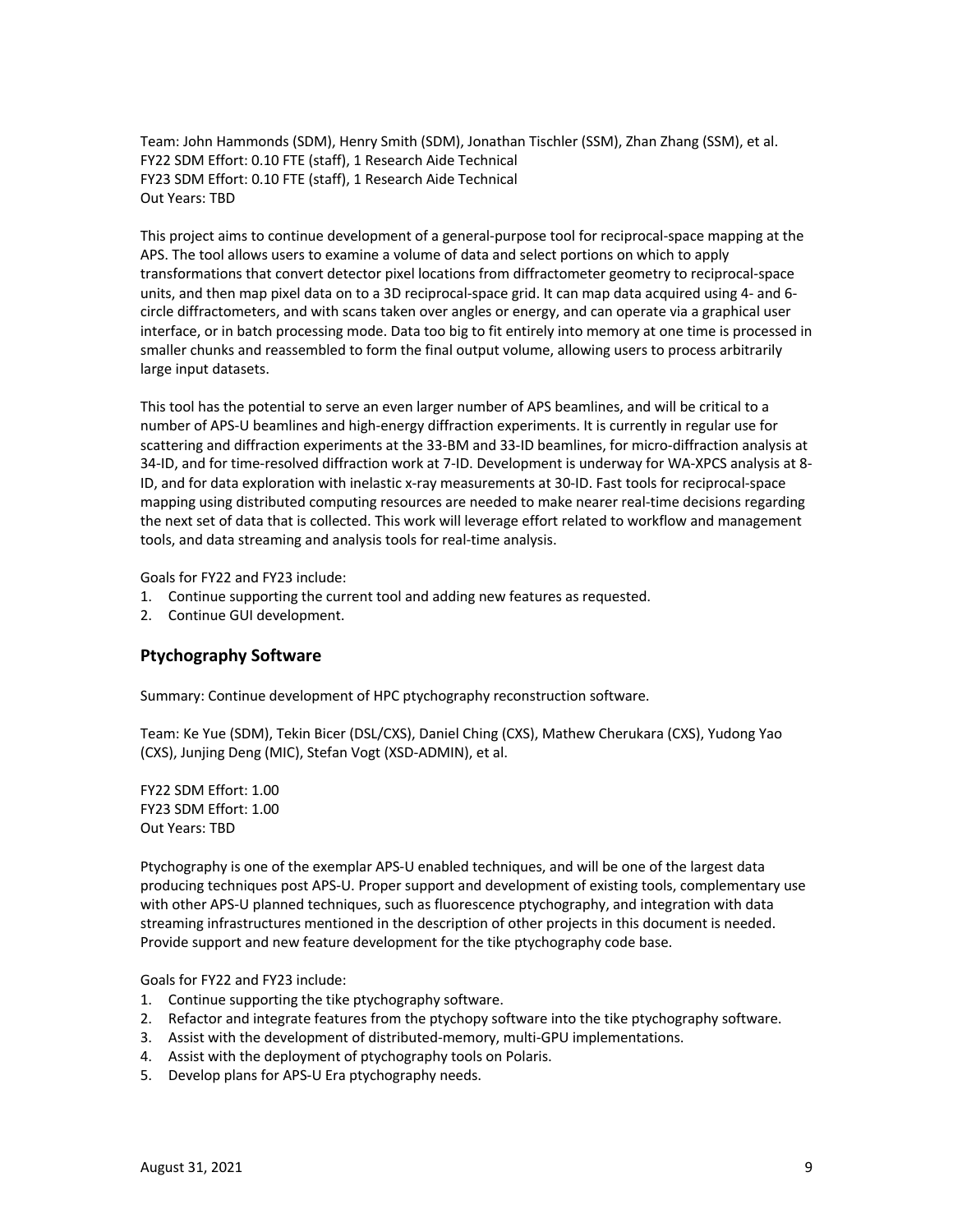### **X-ray Fluorescence (XRF) Microscopy Software**

Summary: High-performance computing (HPC) enabled fitting library and tools for fast elemental mapping of x-ray fluorescence microscopy software.

Team: Arthur Glowacki (SDM), Wendy Di (MCS/CXS), Olga Antipova (MIC), Si Chen (MIC), Lu Xi Li (MIC), Barry Lai (MIC), Stefan Vogt (XSD/ADM), at al. FY22 SDM Effort: 0.70 FTE FY23 SDM Effort: 0.70 FTE Out Years: TBD

XRF imaging typically involves the creation and analysis of 3D data sets, where at each scan position the full spectrum is recorded. This allows one to later process the data in a variety of different approaches, e.g., by spectral region-of-interest (ROI) summation with or without background subtraction, principal component analysis, or fitting. Additionally, it is possible to sum up the per pixel spectra over selected spatial ROIs to improve the photon statistics in such a spectrum.

The XRF microscopy technique is a staple technique that will be used by many APS-U beamlines in combination with other x-ray acquisition modalities, such as fluorescence tomography and fluorescence ptychography. The increase in intensity and smaller spot size due to benefits of the APS-U will drastically increase data size and data rates for this technique. To facilitate real-time data analysis and fast feedback for experiment steering, HPC-enabled implementations of common elemental mapping algorithms and data I/O schemes that facilitate streaming data, and appropriate user interfaces are required. This work will leverage effort related to workflow and management tools, and data streaming and analysis tools for real-time analysis, and can serve in conjunction with existing tomography software to provide analysis code for fluorescence tomographic reconstructions.

Goals for FY22 and FY23 include:

- 1. Continue developing a graphical user interface for XRF-Maps.
- 2. The new algorithm uses a physical mask that is being relocated for several "masked" scans. The initial data, (i.e. without a mask) together with the altered data, and the mask, is used to find the orientation of grains in the subject. Use interferometer data for precision coordinates.
- 3. Collaborate with Northwestern University (Andrew Crawford) to implement background correction from his software M-BLANK.
- 4. Continue implementing software for APS-U era needs.

#### **Multi-modal XRF/Ptychography Tomography Alignment**

Summary: Develop robust near real-time software for XRF/Ptychography tomographic alignment.

Proposed Team: Arthur Glowacki (SDM), Wendy Di (MCS/CXS), et al. FY22 SDM Effort: 0.10 FTE FY23 SDM Effort: 0.10 FTE Out Years: TBD

Algorithmic work is underway in the XSD-CXS group.

- 1. Develop an application from MATLAB-based algorithmic code.
- 2. Optimize MATLAB code to run on LCRC, ALCF, and other HPC computers, and benchmark it to see how feasible it would be for large ptychographic tomography scans.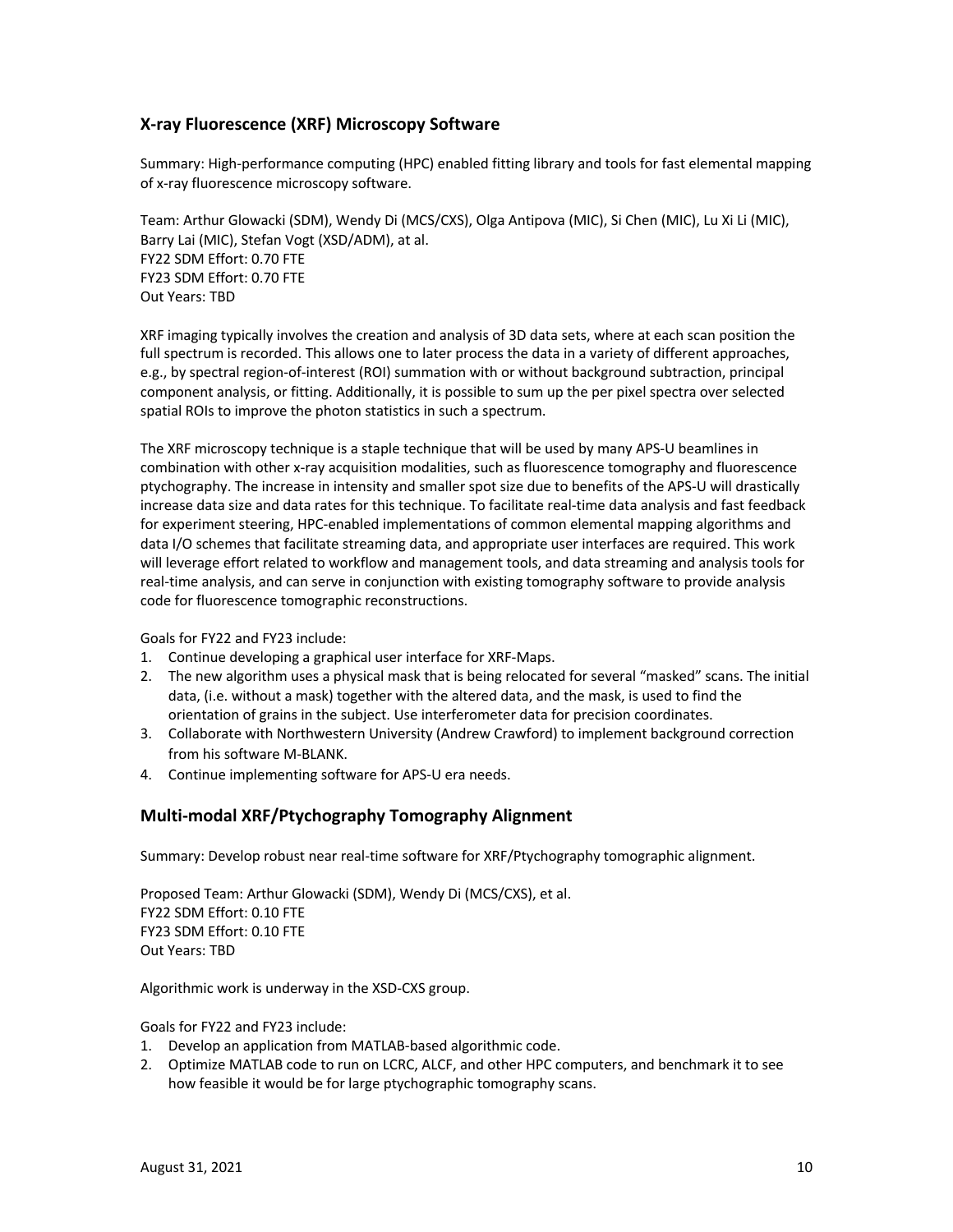### **Laue Diffraction**

Summary: Develop high-performance computing tool kit for the new Laue depth reconstruction algorithm. Proposed Team: Barbara Frosik (SDM), Doga Gursoy (CXS), Jon Tischler (SSM), Dina Sheyfer (SSM), et al. FY22 SDM Effort: 0.20 FTE FY23 SDM Effort: 0.20 FTE Out Years: TBD

The new algorithm uses a physical mask that is being relocated for several "masked" scans. The initial data, (i.e. without a mask) together with the altered data, and the mask, is used to find the orientation of grains in the subject.

Goals for FY22 and FY23 include:

- 1. Implement the given algorithm for performance and ready for data streaming (CXS).
- 2. Assist with other code for this project, as needed (SDM).

#### **X-ray Emission Spectroscopy**

Summary: Develop and support X-ray Emission Spectroscopy (XES) calibration, processing, and analysis tools.

Team: John Hammonds (SDM), Chengjun Sun (SPC), et al. FY22 SDM Effort: 0.10 FTE FY23 SDM Effort: 0.10 FTE Out Years: TBD

A project is underway to upgrade the miniXES spectrometer. This purpose of this upgrade is to allow simultaneous non-resonent XES measurements at multiple edges and potentially measure sequential resonant XES at multiple edges at the same experimental condition. These changes are made possible by replacing the current analyzer array with a larger 2D crystal array with multiple crystal types and a larger detector to collect the resulting larger data set.

Software updates are needed to allow processing of data coming from each data set, which now contain data from multiple edges in one set. In addition to processing more data in each image, the software will need to be adapted to process a 2D map of XES data over the sample surface collected by performing a fly scan of the surface of the sample.

#### **In-operando AC scattering software**

Summary: Continue development of software for in-operando AC scattering experiments. Proposed Team: John Hammonds (SDM), Henry Smith (SDM), Philip Ryan (MM), et al.

FY22 SDM Effort: 0.10 FTE (staff), 1 Research Aide Technical FY23 SDM Effort: 0.10 FTE (staff), 1 Research Aide Technical Out Years: TBD

- 1. Continue development of the xPlotUtil in-operando AC scattering software.
- 2. Continue space-mapping GUI development.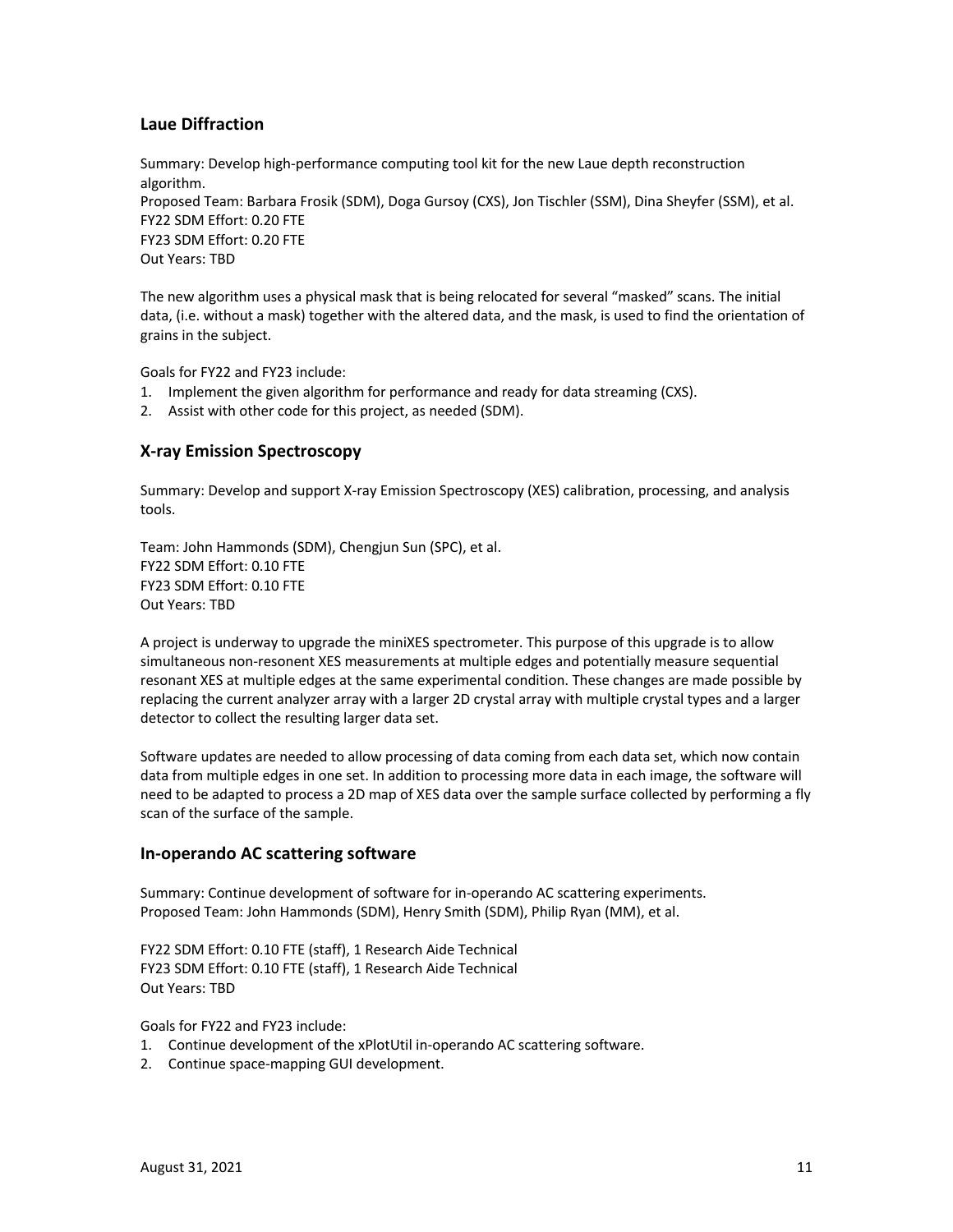#### **Real-time Feedback & Data Acquisition System for APS-U Accelerator**

Summary: Software framework and tools for the collection of data used for controls, statistics, and diagnostics of technical systems for the MBA accelerator.

Proposed Team: Sinisa Veseli (PSC/SDM), Guobao Shen (CTL), John Carwardine (APS-U), et al. FY22 SDM Effort: 0.75 FTE\* FY23 SDM Effort: 0.75 FTE\* Out Years: TBD

The real-time feedback and data acquisition (RTFB/DAQ) system is a software framework and associated tools that enable fast data collection for controls, statistics, and diagnostics associated with the state-ofthe-art embedded controllers utilized by the APS-U project MBA-based accelerator design. The DAQ software interfaces with several technical subsystems to provide time-correlated and synchronously sampled data that can be used for commissioning, troubleshooting, performance monitoring, and early fault detection. The key features of the system include capability to acquire data from multiple subsystems at various sample rates, support for continuous data acquisition, and the ability to route data to any number of applications. Future work will focus on extending system functionality to provide access to BPM turn-by-turn data, as well as power supply monitoring.

#### **Visualization Tools**

Summary: Application and/or development of advanced visualization tools for APS beamline data analysis and experiment feedback.

Team: Arthur Glowacki (SDM), Alexis Quental (CMS), et al. FY22 SDM Effort: 0.10 FTE FY23 SDM Effort: 0.10 FTE Out Years: TBD

Visualization is often critical to experiment data analysis. Visualization of data from tomographic imaging, micro-diffraction, and high-energy diffraction beamlines is already a challenge that will become more pressing soon. With the increase in data volumes being generated by higher frame-rate detectors, and as novel multi-modal techniques are enabled due to the benefits of the APS-U project and planned as a part of the APS-U's first experiments, e.g. x-ray fluorescence microscopy data coupled with coherent diffraction imaging, advanced visualization techniques will be needed in order to gain understanding and insight from this data, both as a part of post-acquisition processing and to allow user intervention during data collection. The application, augmentation, and/or development of capable data visualization tools on advanced computational resources are needed to cope with these large and complex data streams.

Goals for FY22 and FY23 include:

- 1. Develop PV's heads up display for Sector 12.
- 2. Explore use-cases for visualizing data with the Microsoft HoloLens 2 hardware.

#### **Multi-modal Diffraction Tomography**

Summary: Develop robust near real-time software for diffraction tomography.

Proposed Team: TBD SDM Member, et al. FY22 SDM Effort: 0.00 FTE\*\* FY23 SDM Effort: 0.00 FTE\*\* Out Years: TBD